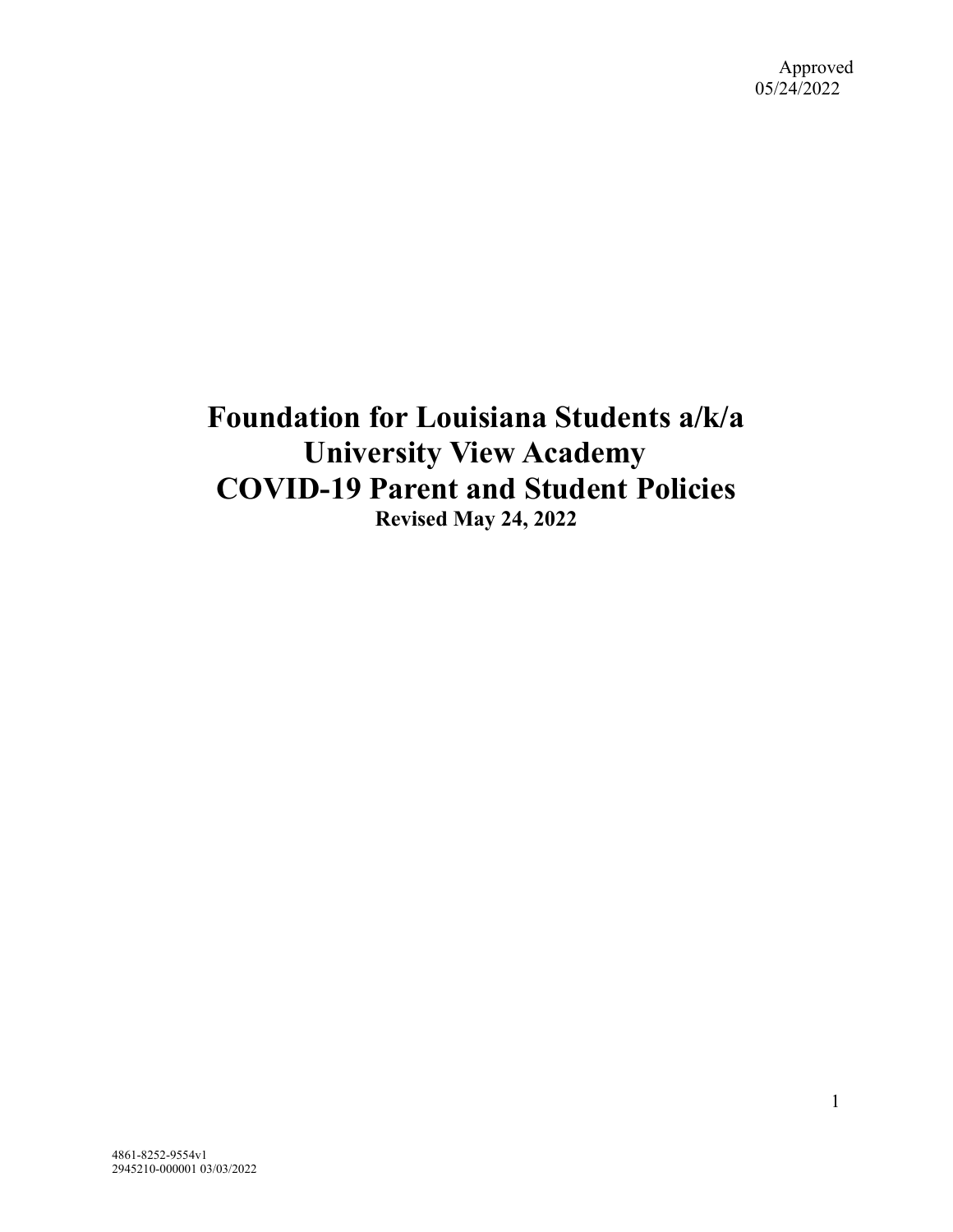### **Introduction to COVID-19 Parent and Student Policies**

Foundation for Louisiana Students a/k/a University View Academy ("UVA" or the "School") is committed to protecting the health and safety of its faculty, staff, and students as we move forward with our education mission. UVA has always operated as a virtual school with an online learning model. Students will continue to work remotely from the safety of their homes. Teachers and staff will report to offices as scheduled by school leadership. UVA has adopted the Louisiana Department of Education's (LDOE) "Ready to Achieve! 2021-2022 School Operational Guidelines," and the health and safety standards set forth by the Louisiana Board of Elementary and Secondary Education (BESE) in Bulletin 126, Chapter 41, Sections 4101-4105, and LDOE's and BESE's policies are referenced and incorporated in these COVID-19 Parent and Student Policies. These policies supplement the Parent and Student Handbook until further written notice is provided by the School. To the extent these policies contradict any existing provision of the Parent and Student Handbook, the provisions of these COVID-19 Parent and Student Policies control.

These COVID-19 Parent and Student Policies contains the following policies and sections:

- 1. General COVID-19 Related Reminders and Rules
- 2. School Health and Safety Policy
- 3. COVID-19 Student Quarantine Policy<br>4. Acknowledgment of Receipt
- 4. Acknowledgment of Receipt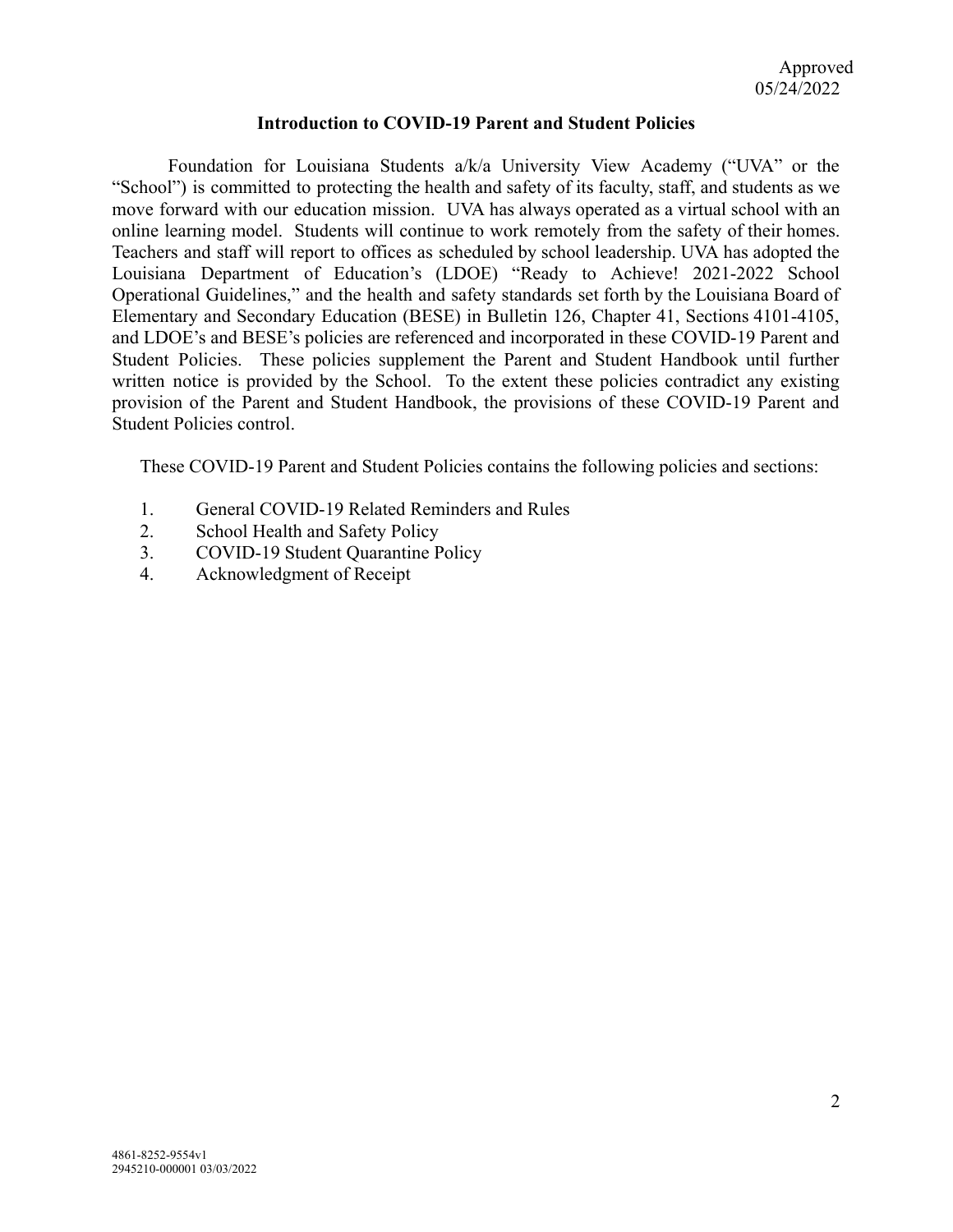# 1. **General COVID-19 Related Reminders and Rules**

The School asks that you keep the following in mind:

- Each student has a major role and responsibility in how we work and how we behave in the community as we navigate our daily activities.
- We are all in this together and, regardless of the new normal, we will move forward together.
- All rules and guidelines, including those in these Policies, are subject to change, even daily, as we assess the School, our students, and ongoing events.
- The requirements herein are designed to mitigate the spread of COVID-19 and create a safe and healthy environment. No requirement or plan guaranties that individuals will not contact COVID-19.

The following general rules are covered throughout these Policies and should be observed at all times. These rules are subject to change as information about the pandemic continues to develop and evolve.

- 1. If you test positive for, are diagnosed with, or exhibit symptoms of the COVID-19 virus, STAY HOME. Please notify the student's Principal via email or phone at 225-421-2900 immediately. They will provide you with guidance on the next steps to take consistent with your circumstances.
- 2. Practice safe behavior, which includes physical distancing, wearing a face mask or covering at all times while in-person inside the School facility and at all School related and School sponsored events, practicing good hand hygiene, and keeping your workspace clean and disinfected.
- 3. The School has adopted and follows all minimum requirements established by the Board of Elementary and Secondary Education (BESE) including Health and Safety standards set forth in Bulletin 126, Chapter 41, § 4101-4105 (BESE Policy), and the Louisiana Department of Education, "Ready to Achieve! 2021-2022 School Operational Guidelines."
- 4. All group gatherings will be limited to no more than the maximum meeting size allowed by BESE Policy and will require the meeting room to be the appropriate size to allow for physical distancing.
- 5. Hand sanitizer will be prominently positioned throughout the School. .
- 6. UVA has upgraded its janitorial services consistent with cleaning and disinfecting practices outlined by the CDC and OSHA. The School has also upgraded its HVAC filter systems, where possible.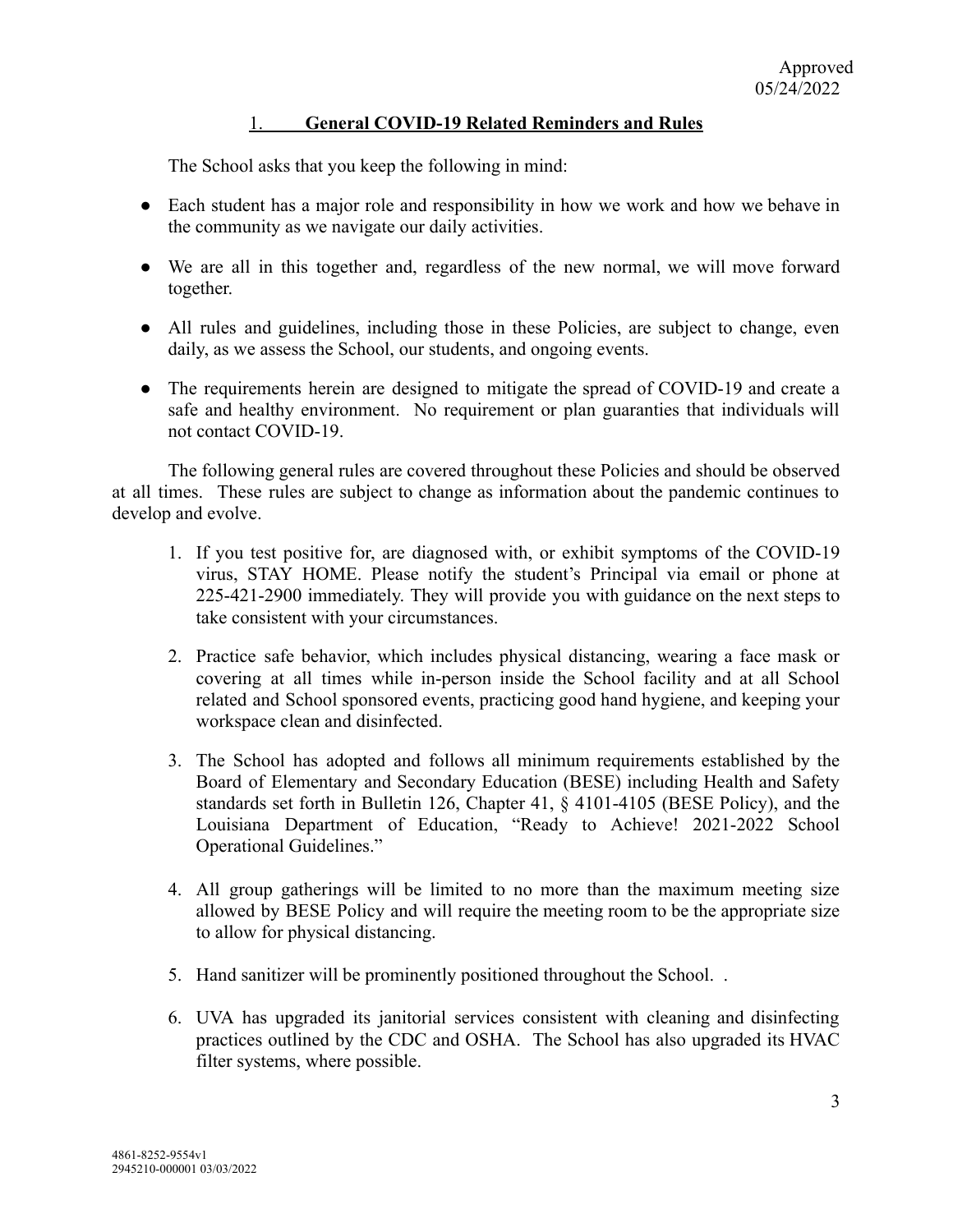7. To the greatest extent possible, at entry and exit points at the School, individuals should limit crowding and maintain physical distance recommendations.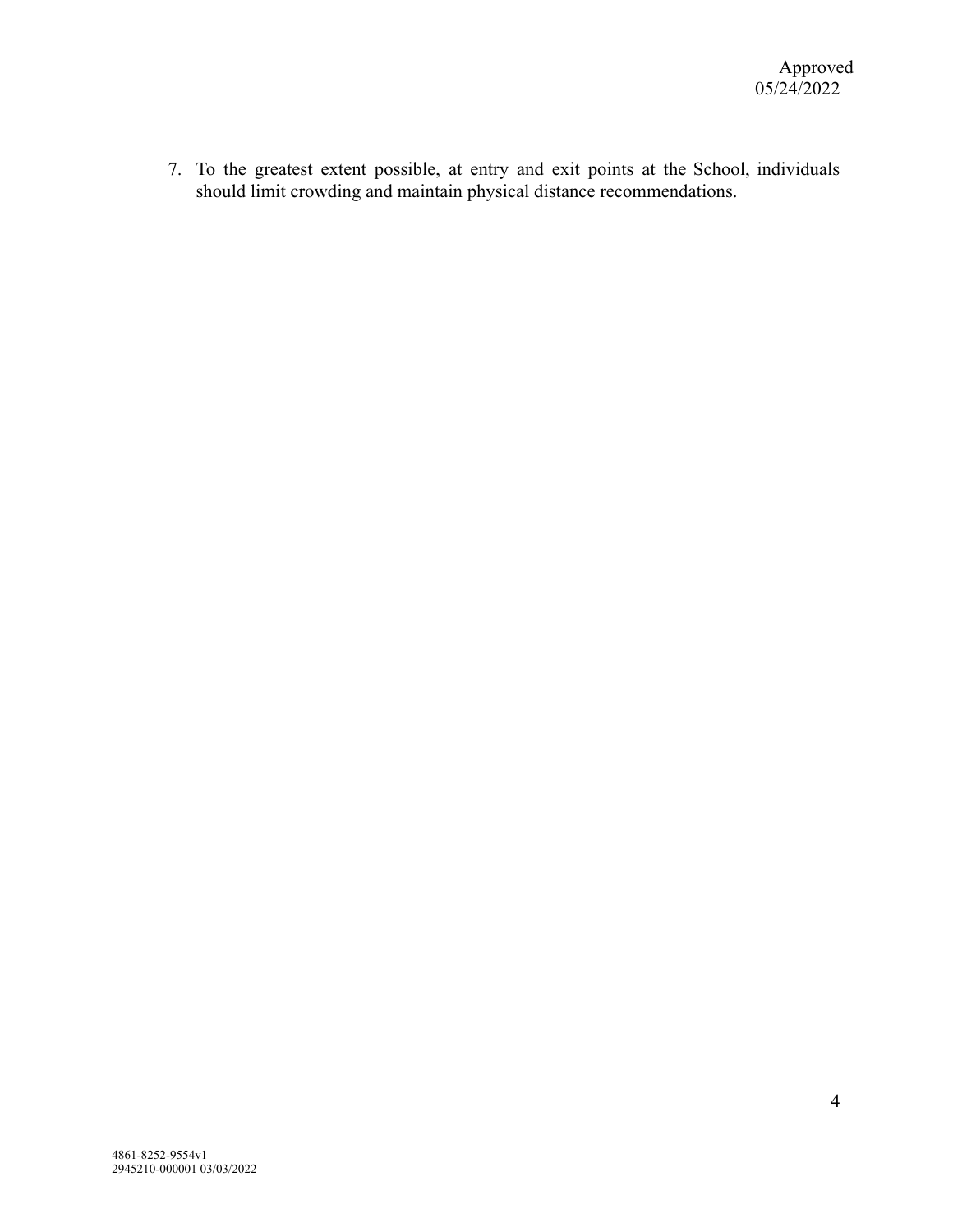# **2. School Health and Safety Policy**

Based on recommendations issued by the CDC, OSHA, LDOE, BESE, and LDH, UVA has implemented the following health and safety practices for when Students are present at the School and at School related and School sponsored events. These practices are meant to minimize the risks students may face for exposure to COVID-19 and mitigate the continued spread of the virus.

## Hand Hygiene

Students must wash their hands with soap and water for at least 20 seconds or sanitize their hands upon arrival to campus, before leaving campus, before and after meal and restroom breaks, before and after using outdoor play equipment and every two hours throughout the workday. If soap and water is not available, students may use hand sanitizer or alcohol-based rub that will be provided by UVA.

Students should avoid touching any door knobs, handles, or buttons with a bare hand, and should wash their hands or use hand sanitizer immediately if they do so. Students also should avoid touching their face, eyes, mouth, and nose as much as possible while on campus.

## Physical Distancing

Physical distancing requirements will determine the acceptable number of people allowed in a room for in-person meetings. UVA will encourage physical distancing of at least six feet from other individuals in indoor settings. Room capacity should not be more than 50% of the allowable amount for in-person meetings.

## Group Sizes

All group gatherings will be limited to no more than the maximum meeting size allowed by BESE Policy and will require the meeting room to be the appropriate size to allow for social distancing.

Students with disabilities will continue to receive special education and related services in the least restrictive environment.

## Respiratory Etiquette

Students should cough or sneeze into a tissue and dispose of that tissue immediately. If a tissue is not available, students should cough or sneeze into a clothed elbow.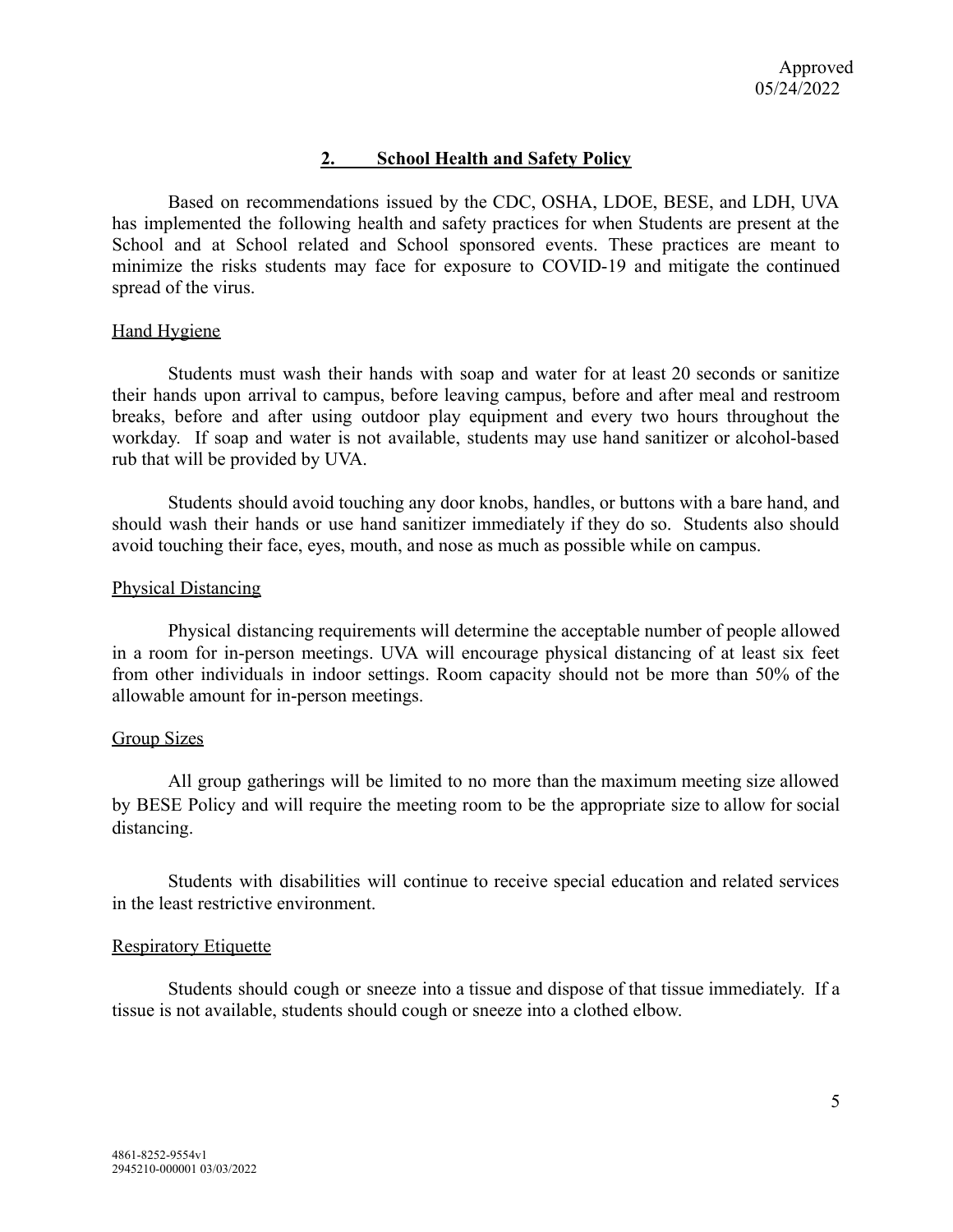## Mandatory Face Masks or Coverings

Students are required to wear a face mask or covering at all times when in-person inside the School facility and at School related and School sponsored events (including but not limited to field trips, graduation, and prom). If a student does not have their own face mask or covering, UVA will supply a face mask or covering for the student. Face coverings must cover the nose and mouth of the wearer for the purpose of forming a barrier to droplets or airborne particles that are coughed, sneezed or exhaled when talking.<sup>1</sup>

### Restrooms

No more than 2 people at a time are permitted in a multiple-stall restroom, unless otherwise unavoidable; and no more than 1 person at a time is permitted in a single-stall restroom. Students must wash their hands for at least 20 seconds prior to leaving the restroom and are encouraged to use a paper towel or tissue to open and close the restroom door when exiting.

### Medical or Disability Exceptions

Any student requesting medical or disability impact exceptions or accommodations relating to the policies herein should contact the student's Principal at 225-421-2900.

<sup>1</sup> Medical and disability exceptions may be requested, if needed, by contacting the student's Principal at 225-421-2900 .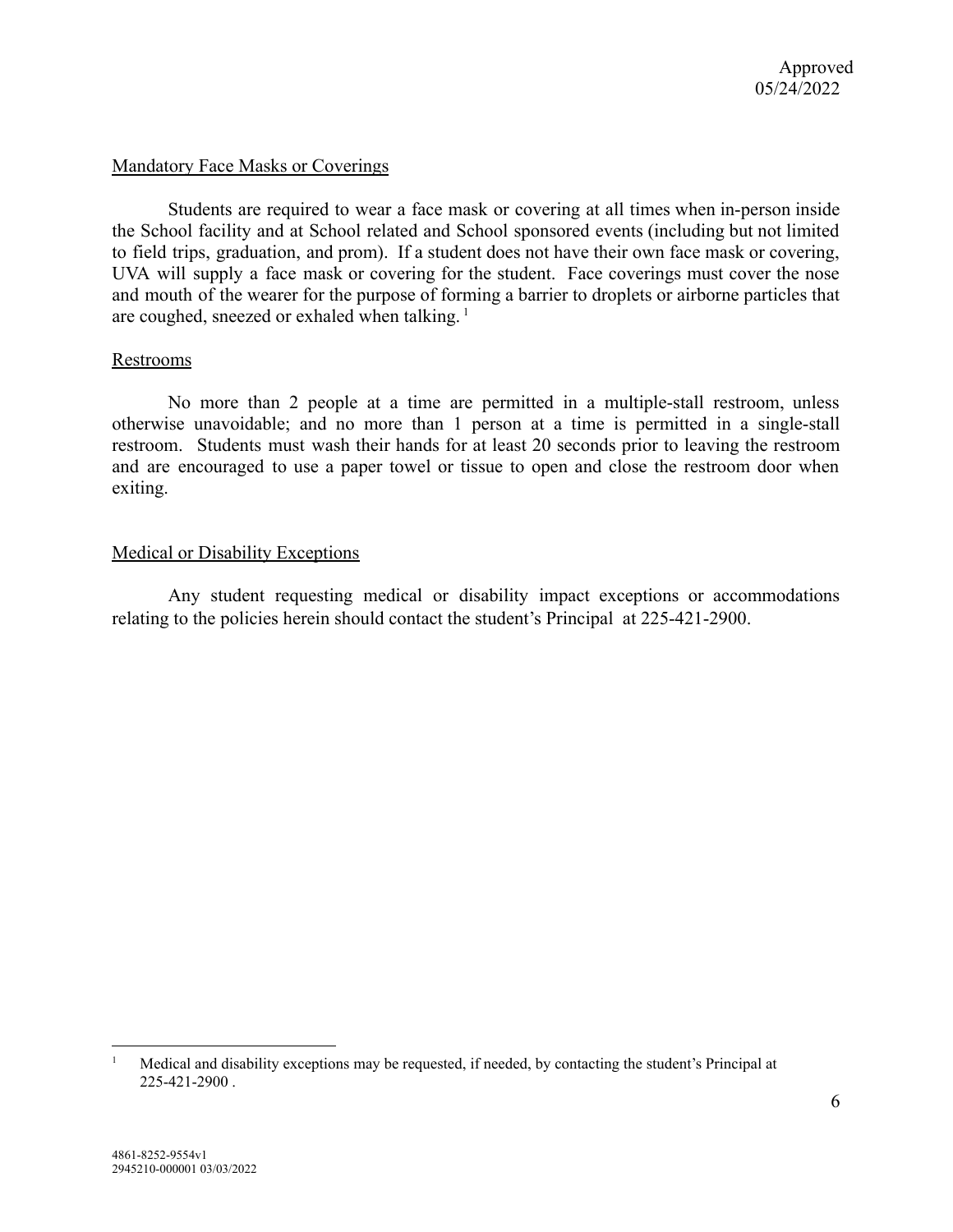# **3. COVID-19 Student Quarantine Policy**

The last day an individual has close contact with a case is Day 0 of quarantine. Day 1 begins the day after their last close contact. UVA students will be required to follow the below quarantine rules, in accordance with guidance published by the CDC and LDOE for K-12 students.

| <b>Individual Type</b>                                                                                                                                                                                             | <b>Quarantine Guidance</b>                                                                                                                                                                                                                                                                |
|--------------------------------------------------------------------------------------------------------------------------------------------------------------------------------------------------------------------|-------------------------------------------------------------------------------------------------------------------------------------------------------------------------------------------------------------------------------------------------------------------------------------------|
| Students who have received 2 doses of an mRNA<br>vaccine (such as Pfizer)                                                                                                                                          | Quarantine is not necessary.<br>$\bullet$<br>• Wear a mask around others for 10 days.<br>• Test on Day 5, if possible*. If your test result is<br>positive, see isolation guidance above.                                                                                                 |
| Students who are unvaccinated                                                                                                                                                                                      | Stay home/quarantine for 5 days. After that,<br>$\bullet$<br>return to school but continue to wear a mask<br>around others for 5 additional days (i.e.,<br>through Day 10).<br>Test on Day 5, if possible*. If your test result is<br>$\bullet$<br>positive, see isolation guidance above |
| Staff who have completed the primary series of<br>Pfizer or Moderna vaccine within the last 5<br>months, OR have completed the primary series<br>of J&J vaccine within the last 2 months, OR have<br>been boosted. | Quarantine is not necessary.<br>$\bullet$<br>• Wear a mask around others for 10 days.<br>Test on Day 5, if possible*. If your test result is<br>$\bullet$<br>positive, see isolation guidance above                                                                                       |
| Staff who are unvaccinated, OR have completed<br>the primary series of Pfizer or over five months<br>ago, OR have completed the primary series of J&J<br>vaccine over 2 month ago and are not boosted.             | • Stay home/quarantine for 5 days. After that,<br>continue to wear a mask around others for 5<br>additional days (i.e., through Day 10).<br>• Test on Day 5, if possible. If your test result is<br>positive, see isolation guidance above                                                |
| Anyone who tested positive for COVID-19 within<br>the 90 days from their last close contact with a<br>confirmed case.                                                                                              | • Quarantine is not necessary.<br>• Wear a mask around others for 10 days.                                                                                                                                                                                                                |
| *Limited availability of diagnostic tests may make it difficult for an asymptomatic individual to find<br>testing. Testing on Day 5 post-exposure is recommended, but is not required for return to school.        |                                                                                                                                                                                                                                                                                           |

In accordance with the School Reporting and Data Sharing Order #2020-covid19-001, all COVID-19 cases will be reported to the Louisiana Department of Health (LDH) via LDH's electronic reporting system.